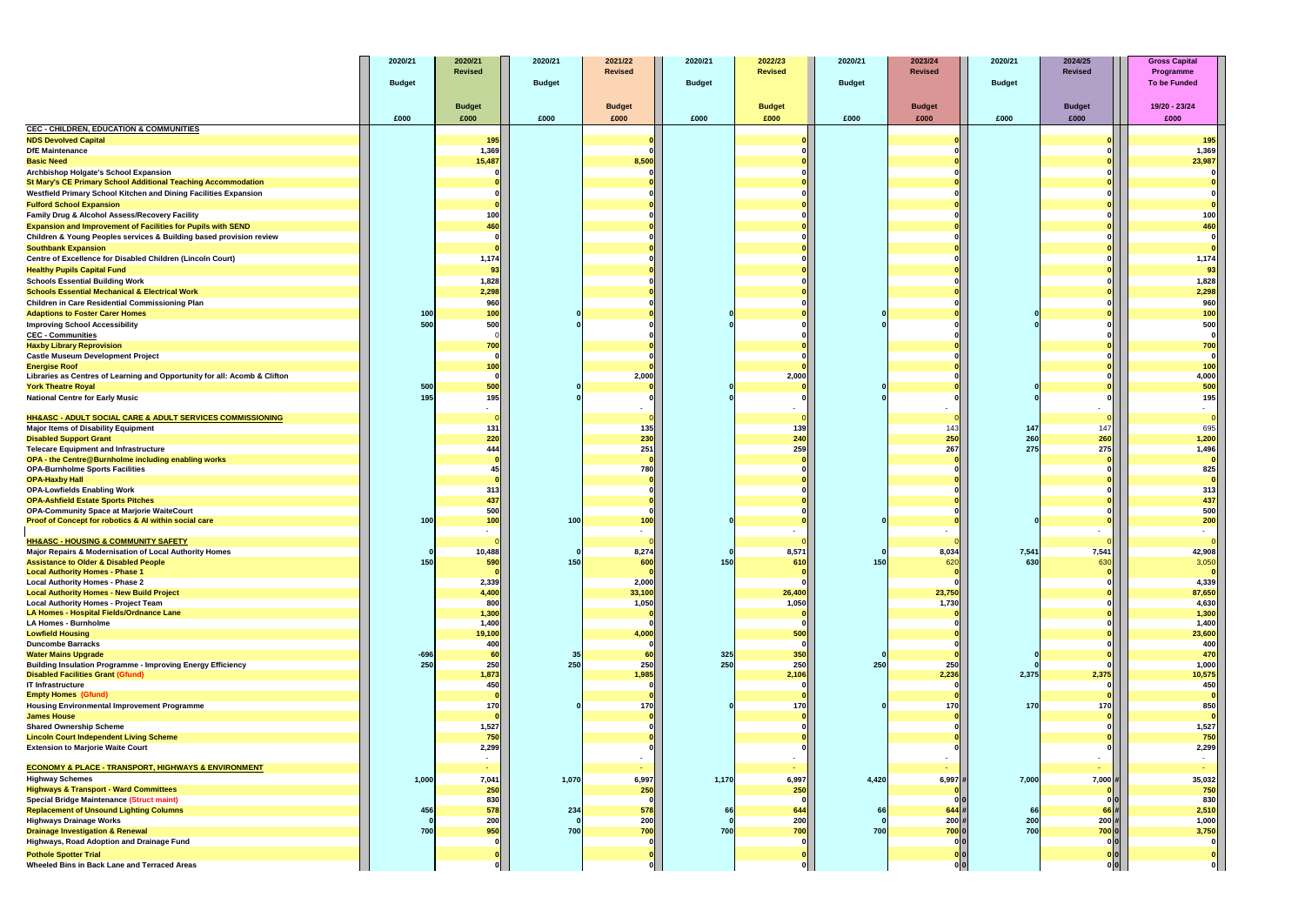|                                                                                                          | 2020/21         | 2020/21<br><b>Revised</b> | 2020/21       | 2021/22<br><b>Revised</b> | 2020/21       | 2022/23<br><b>Revised</b> | 2020/21         | 2023/24<br><b>Revised</b> | 2020/21       | 2024/25<br><b>Revised</b>                   | <b>Gross Capital</b>      |
|----------------------------------------------------------------------------------------------------------|-----------------|---------------------------|---------------|---------------------------|---------------|---------------------------|-----------------|---------------------------|---------------|---------------------------------------------|---------------------------|
|                                                                                                          | <b>Budget</b>   |                           | <b>Budget</b> |                           | <b>Budget</b> |                           | <b>Budget</b>   |                           | <b>Budget</b> |                                             | Programme<br>To be Funded |
|                                                                                                          |                 |                           |               |                           |               |                           |                 |                           |               |                                             |                           |
|                                                                                                          |                 | <b>Budget</b>             |               | <b>Budget</b>             |               | <b>Budget</b>             |                 | <b>Budget</b>             |               | <b>Budget</b>                               | 19/20 - 23/24             |
| <b>Built Environment Fund</b>                                                                            | £000<br>1,000   | £000<br>1,562             | £000          | £000                      | £000          | £000                      | £000            | £000<br>olol              | £000          | £000<br> 0                                  | £000<br>1,562             |
| <b>Better Play Areas</b>                                                                                 |                 | 200                       |               |                           |               |                           |                 |                           |               |                                             | 200                       |
| Litter Bin Replacement Programme                                                                         |                 |                           |               |                           |               |                           |                 |                           |               |                                             |                           |
| <b>Knavesmire Culverts</b>                                                                               |                 |                           |               |                           |               |                           |                 |                           |               |                                             |                           |
| <b>Better Bus Area Fund</b><br><b>Local Transport Plan (LTP) *</b>                                       |                 | 1,570                     |               | 1,570                     |               | 1,570                     |                 | 1,570#                    | 1,570         | 1,570                                       |                           |
| <b>Hyper Hubs</b>                                                                                        |                 | 1,536                     |               |                           |               |                           |                 |                           |               |                                             | 7,850<br>1,536            |
| York City Walls - Repairs & Renewals (City Walls)                                                        |                 |                           |               |                           |               |                           |                 |                           |               |                                             |                           |
| York City Walls Restoration Programme                                                                    | 326             | 716                       | 326           | 716                       | 76            | 376                       | 36              | $336 \mid #$              |               |                                             | 2,144                     |
| <b>Flood Defences</b>                                                                                    |                 |                           |               |                           |               |                           |                 | 0 0                       |               | o                                           |                           |
| <b>Scarborough Bridge</b><br><b>Hungate and Peasholme Public Realm</b>                                   |                 |                           |               |                           |               |                           |                 |                           |               |                                             |                           |
| <b>WYTF - YORR</b>                                                                                       |                 | 3,600                     |               | 13,620                    |               | 11,198                    |                 | 3,080 0                   |               | $\begin{bmatrix} 0 \\ 0 \\ 0 \end{bmatrix}$ | 31,498                    |
| <b>WYTF - Station Frontage</b>                                                                           |                 | 4,967                     |               | 3,638                     |               | 2,000                     |                 |                           |               |                                             | 10,605                    |
| <b>WYTF - Dualling Study</b>                                                                             |                 |                           |               |                           |               |                           |                 |                           |               | 0                                           |                           |
| <b>Potholes</b><br><b>Silver Street &amp; Coppergate Toilets</b>                                         |                 | 184                       |               |                           |               |                           |                 |                           |               | 0                                           | 184                       |
| <b>Osbaldwick Beck Maintenance</b>                                                                       |                 |                           |               |                           |               |                           |                 |                           |               | $\begin{bmatrix} 0 \\ 0 \\ 0 \end{bmatrix}$ |                           |
| <b>Fordlands Road Flood Defences</b>                                                                     |                 |                           |               |                           |               |                           |                 |                           |               |                                             |                           |
| National Cycle Network 65 Targeted Repairs                                                               |                 |                           |               |                           |               |                           |                 |                           |               | $\begin{bmatrix} 0 \\ 0 \\ 0 \end{bmatrix}$ |                           |
| <b>Non Illuminated Structural asset renewal</b>                                                          |                 |                           |               |                           |               |                           |                 |                           |               | 0                                           |                           |
| Hazel Court conversion of storage area to operational hub<br><b>CCTV Asset Renewal</b>                   | 157             | 157                       | 157           | 157                       |               |                           |                 |                           |               | 0                                           | 314                       |
| <b>Public Realm footpaths</b>                                                                            |                 |                           |               |                           |               |                           |                 |                           |               | $\begin{bmatrix} 0 \\ 0 \\ 0 \end{bmatrix}$ |                           |
| <b>Smarter Travel Evolution Programme</b>                                                                |                 | 1,985                     |               |                           |               |                           |                 |                           |               |                                             | 1,985                     |
| <b>Electric Bus Scheme</b>                                                                               |                 |                           |               |                           |               |                           |                 |                           |               | olol                                        |                           |
| <b>City Fibre Network</b>                                                                                |                 | 100                       |               |                           |               |                           |                 |                           |               |                                             | 150                       |
| <b>Car Park Improvements</b><br><b>Fleet &amp; Workshop Compliance</b>                                   | -92             | 150<br>192                |               | 100                       |               |                           |                 |                           |               | $\begin{bmatrix} 0 \\ 0 \\ 0 \end{bmatrix}$ | 150<br>292                |
| A1079 Drainage Improvements (A64 to Kexby Roundabout)                                                    |                 | 260                       |               |                           |               |                           |                 |                           |               |                                             | 260                       |
| <b>Stonegate Natural Stone Renewal</b>                                                                   |                 |                           |               |                           |               |                           |                 |                           |               | 0 0                                         |                           |
| <b>Flood Scheme Contributions</b>                                                                        |                 | 500                       |               | 500                       |               |                           |                 |                           |               |                                             | 1,000                     |
| <b>Gully Repair Engineering works</b>                                                                    |                 |                           |               |                           |               |                           |                 |                           |               | 이이<br>o o                                   |                           |
| <b>Clean Air Zone</b><br>Wayfinding                                                                      |                 | 1,390                     |               |                           |               |                           |                 |                           |               | 0 0                                         | 1,390                     |
| <b>River Bank repairs</b>                                                                                |                 |                           |               |                           |               |                           |                 |                           |               |                                             |                           |
| Traffic control/ reduction and public realm improvements in Bishophill/ Micklegate                       | 230             | 230                       |               |                           |               |                           |                 |                           |               |                                             | 230                       |
| <b>Waste Vehicle Replacement</b>                                                                         | 6,600           | 6,600                     |               |                           |               |                           |                 |                           |               |                                             | 6,600                     |
| <b>EV Charging Asset Replacement</b><br><b>A19 Flood Alleviation Scheme</b>                              | 635<br><b>A</b> | 635<br>48                 |               |                           |               |                           |                 |                           |               |                                             | 635<br>48                 |
| Flood Sign Renewal and Rainfall monitoring                                                               | 200             | 200                       |               |                           |               |                           |                 |                           |               |                                             | 200                       |
| <b>York Outer Ring Road - Dualling</b>                                                                   |                 | 1,369                     |               | 1,616                     |               | 10,857                    |                 | 13,658 0                  |               |                                             | 27,500                    |
|                                                                                                          |                 |                           |               |                           |               |                           |                 |                           |               |                                             |                           |
| <b>ECONOMY &amp; PLACE - REGENERATION &amp; ASSET MANAGEMENT</b><br><b>LCR Revolving Investment Fund</b> |                 | 300                       |               |                           |               |                           |                 |                           |               |                                             | 300                       |
| <b>York Central Infrastructure</b>                                                                       |                 | 20,000                    |               | 80,000                    |               | 51,120                    |                 |                           |               |                                             | 151,120                   |
| <b>York Central</b>                                                                                      |                 |                           |               |                           |               |                           |                 |                           |               |                                             |                           |
| Holgate Park Land - York Central Land and Clearance                                                      |                 |                           |               |                           |               |                           |                 |                           |               |                                             |                           |
| <b>Asset Maintenance + Critical H&amp;S Repairs</b>                                                      | 30              | 250                       | 30            | 250                       | 30            | 250                       | 30 <sup>l</sup> | 250                       | 250           | 250                                         | 1,250                     |
| <b>Community Asset Transfer</b><br><b>One Planet Council - Energy Efficiency</b>                         |                 | 175<br>690                |               | 250                       |               | - Ol<br>250               |                 | 250                       | 250           | 250                                         | 175<br>1,690              |
| <b>Castle Gateway (Picadilly Regeneration)</b>                                                           |                 |                           |               |                           |               |                           |                 |                           |               |                                             |                           |
| Guildhall                                                                                                |                 | 12,803                    |               |                           |               |                           |                 |                           |               |                                             | 12,803                    |
| <b>Critical Repairs and Contingency</b>                                                                  |                 | 274                       |               |                           |               |                           |                 |                           |               |                                             | 274                       |
| <b>Commercial Property Acquisition incl Swinegate</b>                                                    |                 |                           |               |                           |               |                           |                 |                           |               |                                             |                           |
| <b>Shambles Health &amp; Safety</b>                                                                      |                 |                           |               |                           |               |                           |                 |                           |               |                                             |                           |
| <b>Built Environment Fund - Shopping Area Improvements</b><br><b>Air Quality Monitoring (Gfund)</b>      |                 |                           |               |                           |               |                           |                 |                           |               |                                             |                           |
| <b>Shambles Modernisation - Food Court</b>                                                               |                 |                           |               |                           |               |                           |                 |                           |               |                                             |                           |
| <b>Shambles Modernisation - Power</b>                                                                    |                 | 180                       |               |                           |               |                           |                 |                           |               |                                             |                           |
| <b>Northern Forest</b>                                                                                   | 600             | 600                       | 600           | 600                       | 600           | 600                       | 600             | 600                       | 600           | 600                                         | 3,000                     |
| <b>Castle Gateway (Picadilly Regeneration)</b>                                                           | 2,682           | 2,682                     |               |                           |               |                           |                 |                           |               |                                             | 2,682                     |
| 29 Castlegate                                                                                            | 270             | 270                       |               |                           |               |                           |                 |                           |               |                                             | 270                       |
| <b>CUSTOMER &amp; CORPORATE SERVICES - COMMUNITY STADIUM</b>                                             |                 |                           |               |                           |               |                           |                 |                           |               |                                             |                           |
| <b>Community Stadium</b>                                                                                 |                 |                           |               |                           |               |                           |                 |                           |               |                                             |                           |
|                                                                                                          |                 |                           |               |                           |               |                           |                 |                           |               |                                             |                           |
| <b>CUSTOMER &amp; CORPORATE SERVICES</b><br><b>Fire Safety Regulations - Adaptations</b>                 |                 | 82                        |               |                           |               |                           |                 |                           |               |                                             |                           |
| <b>Removal of Asbestos</b>                                                                               |                 | 170                       |               |                           |               |                           |                 |                           |               |                                             | 220                       |
| <b>Mansion House Restoration</b>                                                                         |                 |                           |               |                           |               |                           |                 |                           |               |                                             |                           |
| <b>Project Support Fund</b>                                                                              |                 | 200                       |               | 200                       |               | 200                       |                 | 200                       | 200           | 200                                         | 1,000                     |